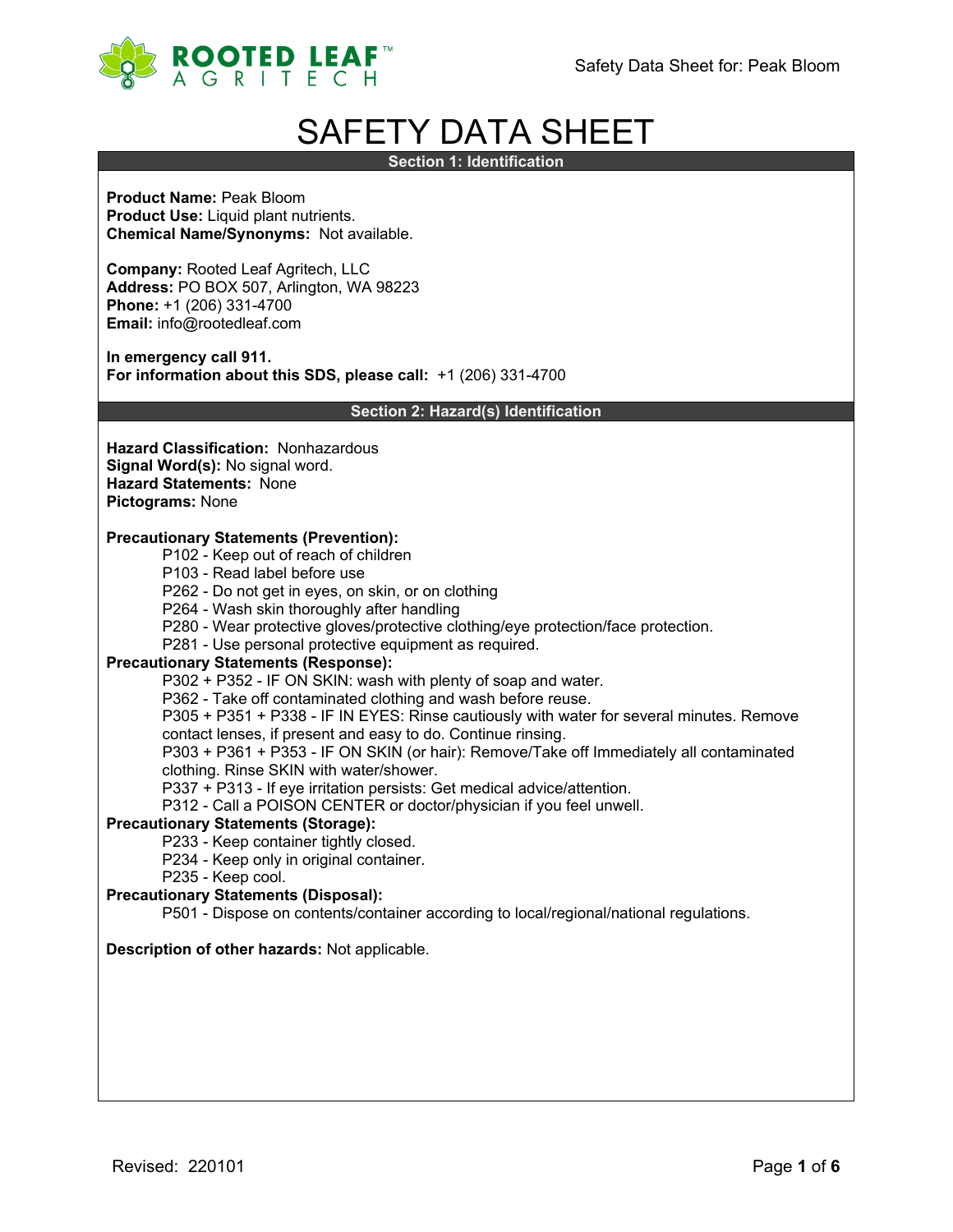

#### **Section 3: Composition/ Information on Ingredients**

| <b>Chemical Name</b>    | Synonym               | CAS#      | Conc. |
|-------------------------|-----------------------|-----------|-------|
| Monopotassium phosphate | Potassium biphosphate | 7778-77-0 | < 15% |
|                         |                       |           |       |

#### **Section 4: First-Aid Measures**

**After skin contact:** Flush contaminated skin with plenty of water for at least 5 minutes. Get medical attention if symptoms occur. Wash clothing before reuse. Clean shoes thoroughly before reuse.

**After eye contact:** Immediately flush eyes with plenty of water, occasionally lifting the upper and lower eyelids. Check for and remove any contact lenses. Continue to rinse for at least 20 minutes. Get Medical attention if symptoms occur.

**After inhalation:** Remove victim to fresh air and keep at rest in a position comfortable for breathing. If not breathing, if breathing is irregular, or if respiratory arrest occurs, provide artificial respiration or oxygen by trained personnel. It may be dangerous to the person providing aid to give mouth-to-mouth resuscitation. Get medical attention if adverse health effects persist or are severe. If unconscious, place in recovery position and get medical attention immediately. Maintain an open airway. Loosen tight clothing such as a collar, tie, belt or waistband. In case of inhalation of decomposition products in a fire, symptoms may be delayed. The exposed person may need to be kept under medical surveillance for 48 hours.

**After swallowing**: Wash out mouth with water. Remove dentures if any. Remove victim to fresh air and keep at rest in a position comfortable for breathing. If material has been swallowed and the exposed person is conscious, give small quantities of water to drink. Stop if the exposed person feels sick as vomiting may be dangerous. Do not induce vomiting unless directed to do so by medical personnel. If vomiting occurs, the head should be kept low so that vomit does not enter the lungs. Get medical attention if adverse health effects persist or are severe. Never give anything by mouth to an unconscious person. If unconscious, place in recovery position and get medical attention immediately. Maintain an open airway. Loosen tight clothing such as a collar, tie, belt or waistband.

**Notes to Physician**: In case of inhalation of decomposition products in a fire, symptoms may be delayed. The exposed person may need to be kept under medical surveillance for 48 hours. **Specific Treatments**: No specific treatment.

**Protection of First-Aiders**: No action shall be taken involving any personal risk or without suitable training. It may be dangerous to the person providing aid to give mouth-to-mouth resuscitation. If concentrated product is encountered, comply with guidelines regarding handling and personal protective equipment in Sections 7 and 8.

## **Section 5: Fire-Fighting Measures**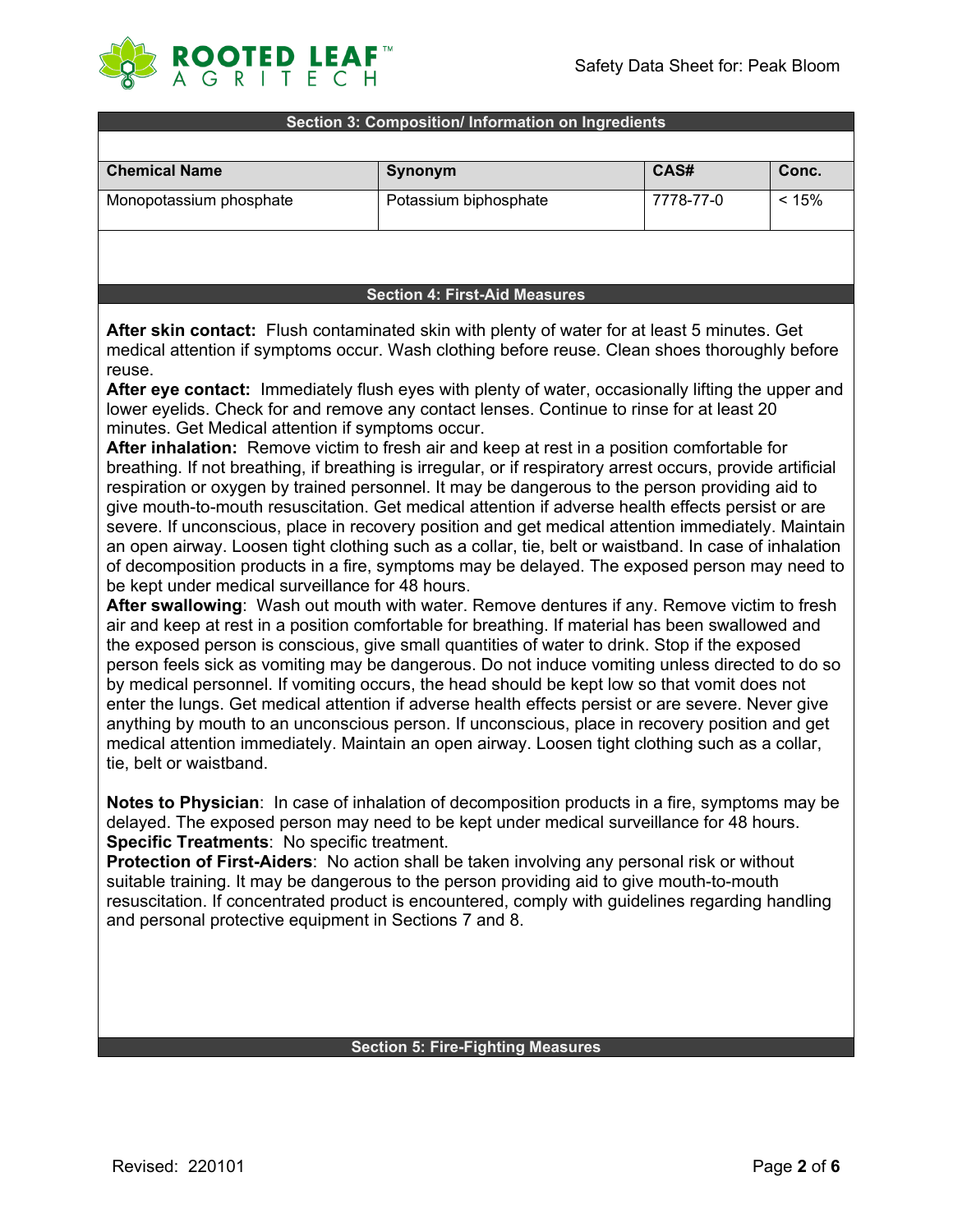

**Suitable extinguishing agents:** Water spray, extinguishing powder, CO2, or any media suitable for the surrounding fire.

**Special protective actions for firefighters:** Promptly isolate the scene by removing all persons from the vicinity of the incident if there is a fire. No action shall be taken involving any personal risk or without suitable training.

**Special protective equipment for firefighters:** Fire-fighters should wear appropriate protective equipment and self-contained breathing apparatus (SCBA) with a full face-piece operated in positive pressure mode.

## **Section 6: Accidental Release Measures**

**Non-Emergency Personnel Precautions:** No action shall be taken involving any personal risk or without suitable training. Keep unnecessary and unprotected personnel from entering. Do not touch or walk through spilled material. Avoid breathing vapor or mist. Provide adequate ventilation. Wear appropriate respirator when ventilation is inadequate. Put on appropriate personal protective equipment.

**Emergency Personnel Precautions:** If specialized clothing is required to deal with the spillage, take note of any information in Section 8 on suitable and unsuitable materials. See also the information above in "nonemergency personnel."

**Measures for environmental protection:** Avoid dispersal of spilled material and runoff and contact with soil, waterways, drains and sewers. Inform the relevant authorities if the product has caused environmental pollution (sewers, waterways, soil or air).

**Measures for cleaning/collecting:** Stop leak if without risk. Move containers from spill area. Approach release from upwind. Prevent entry into sewers, water courses, basements or confined areas. Wash spillages into an effluent treatment plant or proceed as follows. Contain and collect spillage with non-combustible, absorbent material e.g. sand, earth, vermiculite or diatomaceous earth and place in container for disposal according to local regulations (see Section 13). Dispose of via a licensed waste disposal contractor. Contaminated absorbent material may pose the same hazard as the spilled product. Note: see Section 1 for emergency contact information and Section 13 for waste disposal.

#### **Section 7: Handling and Storage**

**Handling:** Put on appropriate personal protective equipment (see Section 8). Do not ingest. Avoid contact with eyes, skin, and clothing. Do not expose open wounds. Avoid breathing vapor or mist. Keep in the original container or an approved alternative made from a compatible material, kept tightly closed when not in use. Empty containers retain product residue and can be hazardous. Do not reuse container. Eating, drinking and smoking should be prohibited in areas where this material is handled, stored and processed. Workers should wash hands and face before eating, drinking and smoking. See also Section 8 for additional information on hygiene measures.

**Storage:** Store in accordance with local regulations. Store in original container protected from direct sunlight in a dry, cool (not less than 45°F) and well-ventilated area, away from incompatible materials (see Section 10) and food and drink. Keep container tightly closed and sealed until ready for use. Containers that have been opened must be carefully resealed and kept upright to prevent leakage. Do not store in unlabeled containers. Use appropriate containment to avoid environmental contamination.

#### **Section 8: Exposure Controls/Personal Protection**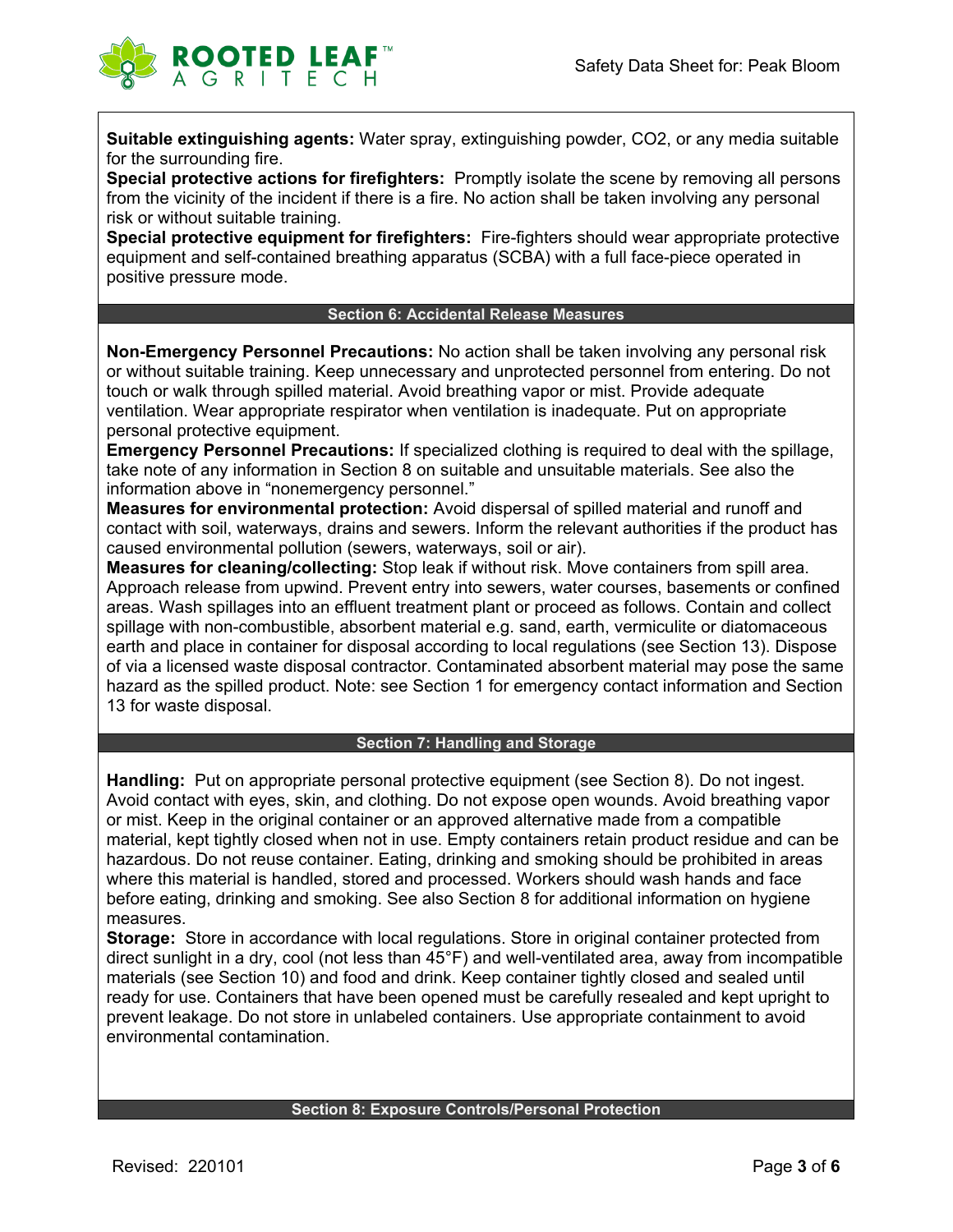

**Appropriate engineering controls:** Good, general ventilation will be sufficient to control worker exposure to airborne contaminants.

**General protective and hygienic measures:** Wash hands, forearms and face thoroughly after handling chemical products, before eating, smoking and using the lavatory and at the end of the working period. Appropriate techniques should be used to remove potentially contaminated clothing. Wash contaminated clothing before reusing. Ensure that eyewash stations and safety showers are close to the workstation location.

**Breathing equipment:** Based on the hazard and potential for exposure, select a respirator that meets the appropriate standard or certification. Respirators must be used according to a respiratory protection program to ensure proper fitting, training, and other important aspects of use.

**Hand protection:** Chemical-resistant, impervious gloves complying with an approved standard should be worn at all times when handling chemical products if a risk assessment indicates this is necessary. Considering the parameters specified by the glove manufacturer, check during use that the gloves are still retaining their protective properties. It should be noted that the time to breakthrough for any glove material may be different for different glove manufacturers. In the case of mixtures, consisting of several substances, the protection time of the gloves cannot be accurately estimated.

**Body protection:** Personal protective equipment for the body should be selected based on the task being performed and the risks involved and should be approved by a specialist before handling this product. Appropriate footwear and any additional skin protection measures should be selected based on the task being performed and the risks involved and should be approved by a specialist before handling this product.

**Eye / Face protection:** Safety eyewear complying with an approved standard should be used when a risk assessment indicates this is necessary to avoid exposure to liquid splashes, mists, gases or dusts. If contact is possible, the following protection should be worn, unless the assessment indicates a higher degree of protection: chemical splash goggles.

#### **Section 9: Physical and Chemical Properties**

**Physical State:** Liquid. **Color:** Dark crimson **Odor:** Sweet, earthy **Odor threshold:** Not available. **pH:** 2.8 – 3.2 **Melting point/melting range:** <0°C (<32F°). **Boiling point/boiling range:** 100°C (212°F). **Solubility in/Miscibility with water:** Soluble in Water.

#### **Section 10: Stability and Reactivity**

**Reactivity:** No specific test data related to reactivity available for this product or its ingredients. **Chemical stability**: The product is stable.

**Conditions to avoid:** No specific data.

**Incompatible materials:** Reactive or incompatible with the following materials: oxidizing materials, reducing materials, organic materials and strong acids or bases.

**Hazardous decomposition products:** Under normal conditions of storage and use, hazardous decomposition products should not be produced.

#### **Section 11: Toxicological Information**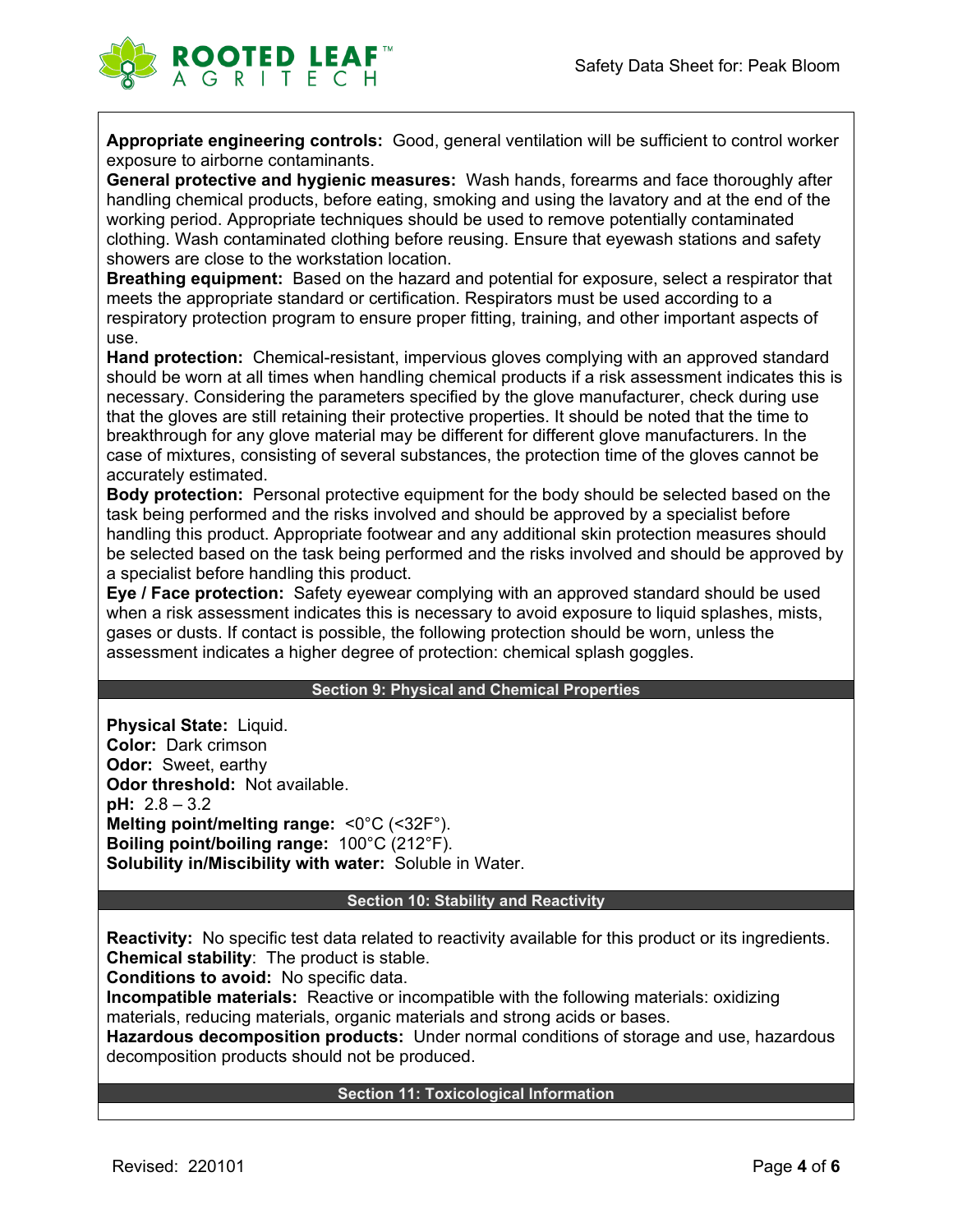

**Acute toxicity:** Not reported. **Potential routes of exposure/potential health effects Skin:** May cause skin irritation, redness, and rash. **Eye:** Redness, pain, tearing. **Inhalation:** Not reported. **Ingestion:** Not reported. **Carcinogenic effects:** Not reported. **Mutagenic effects:** Not expected to be a mutagen. **Reproductive toxicity:** Not reported. **Sensitization:** Not known to be a sensitizer. **Target organs:** Not reported.

## **Section 12: Ecological Information (non-mandatory)**

**Ecotoxicity:** No data available. **Mobility:** No data available. **Biodegradation:** No data available. **Bioaccumulation:** No data available. **Other adverse effects:** No known significant effects or critical hazards.

## **Section 13: Disposal Considerations (non-mandatory)**

**Disposal methods:** The generation of waste should be avoided or minimized wherever possible. Disposal of this product, solutions and any by-products should comply with the requirements of environmental protection and waste disposal legislation and any other federal, state, regional or local authority requirements. Dispose of surplus and non-recyclable products via a licensed waste disposal contractor. Waste should not be disposed of untreated to the sewer unless fully compliant with the requirements of all authorities with jurisdiction. Waste packaging should be recycled. Incineration or landfill should only be considered when recycling is not feasible. This material and its container must be disposed of in a safe way. Care should be taken when handling empty containers that have not been cleaned or rinsed out. Empty containers or liners may retain some product residues. Avoid dispersal of spilled material and runoff and contact with soil, waterways, drains and sewers.

#### **Section 14: Transport Information (non-mandatory)**

**DOT regulations:** Not reported. **Harmonized System Commodity classification code:** 310590

#### **Section 15: Regulatory Information (non-mandatory)**

**SARA Section 355 (extremely hazardous substances):** Not listed. **SARA Section 313 (specific toxic chemical listings):** Not listed. **Clean Air Act, Section 112 Hazardous Air Pollutants (HAPs):** Not listed. **TSCA (Toxic Substances Control Act):** Not listed.

## **Section 16: Other Information**